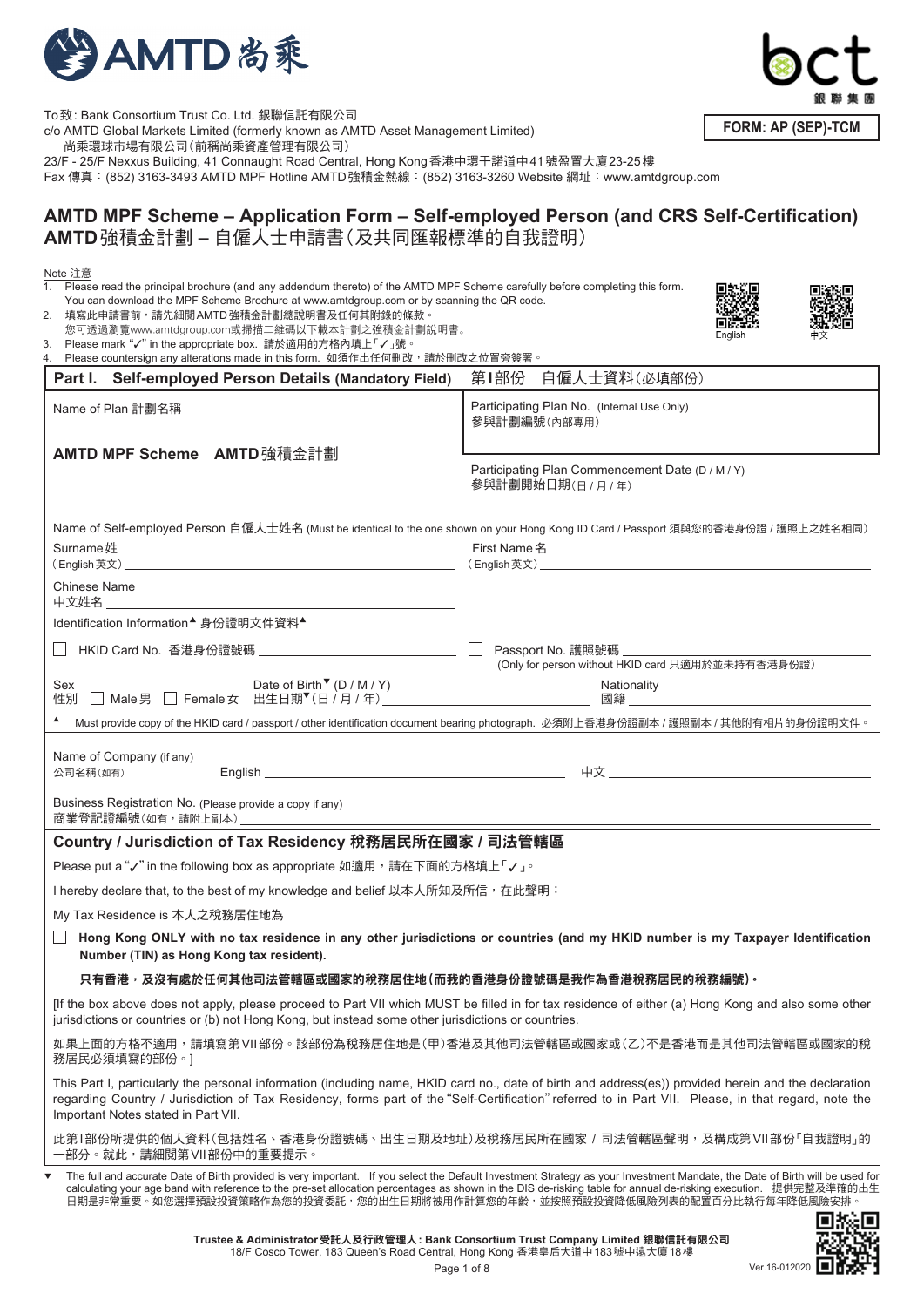FORM: AP (SEP)-TCM

| Part I. Self-employed Person Details (Mandatory Field)  第I部份 自僱人士資料(必填部份)  (Continued                                                                                                                                                                                                                                                                                                                                                                                                          |                                                                                   | 續)   |
|------------------------------------------------------------------------------------------------------------------------------------------------------------------------------------------------------------------------------------------------------------------------------------------------------------------------------------------------------------------------------------------------------------------------------------------------------------------------------------------------|-----------------------------------------------------------------------------------|------|
| Residential Address # 住址 # ( "In-care-of" address and P.O. Box address will not be accepted. All correspondence will be sent to the following address. 「轉交」地址及郵政<br>信箱恕不接受,所有通訊將寄往以下地址。)                                                                                                                                                                                                                                                                                                       |                                                                                   |      |
|                                                                                                                                                                                                                                                                                                                                                                                                                                                                                                |                                                                                   |      |
|                                                                                                                                                                                                                                                                                                                                                                                                                                                                                                |                                                                                   |      |
|                                                                                                                                                                                                                                                                                                                                                                                                                                                                                                |                                                                                   |      |
|                                                                                                                                                                                                                                                                                                                                                                                                                                                                                                |                                                                                   |      |
|                                                                                                                                                                                                                                                                                                                                                                                                                                                                                                | China 中國 _____________________________( City 城市)<br>Others 其他(Please specify 請說明) |      |
|                                                                                                                                                                                                                                                                                                                                                                                                                                                                                                |                                                                                   |      |
| For overseas address 適用於海外地址                                                                                                                                                                                                                                                                                                                                                                                                                                                                   |                                                                                   |      |
| Contact Details 聯絡資料<br>Country Code<br>Area Code                                                                                                                                                                                                                                                                                                                                                                                                                                              | Phone No.                                                                         | Ext. |
| Telephone No. 電話號碼<br>國家號碼<br>地區號碼                                                                                                                                                                                                                                                                                                                                                                                                                                                             | 電話號碼                                                                              | 內線   |
| Local Mobile 本地手提                                                                                                                                                                                                                                                                                                                                                                                                                                                                              |                                                                                   |      |
| Business 辦公室                                                                                                                                                                                                                                                                                                                                                                                                                                                                                   |                                                                                   |      |
| Residential 住宅                                                                                                                                                                                                                                                                                                                                                                                                                                                                                 |                                                                                   |      |
| China / Overseas 中國 / 海外<br>E-mail Address 電郵地址                                                                                                                                                                                                                                                                                                                                                                                                                                                |                                                                                   |      |
| Under Section 91(2) of the Mandatory Provident Fund Schemes (General) Regulation, the Trustee is required to maintain a record of each member's residential address.                                                                                                                                                                                                                                                                                                                           |                                                                                   |      |
| Please provide residential address proof within the latest three months (such as MPF benefit statement issued by other service providers or utility bill, e.g. electricity bill).<br>按強制性公積金計劃(一般)規例第91(2)條,受託人必須記錄每位成員的住址資料。請提供最近三個月內之住址證明(例如其他服務供應商所發出之強積金權益報表或公共<br>服務單據,例如電費單)。                                                                                                                                                                                                            |                                                                                   |      |
| Part II. Means of Communication 第II部份<br>通訊方式                                                                                                                                                                                                                                                                                                                                                                                                                                                  |                                                                                   |      |
| Please indicate your selection of the service by ticking "√" the box. 請在方格內加上「√」號以表示選擇此服務。<br>1. Your preferred language for future correspondence                                                                                                                                                                                                                                                                                                                                             |                                                                                   |      |
| 請選擇日後通訊的語言<br>English 英文<br>    Chinese 中文                                                                                                                                                                                                                                                                                                                                                                                                                                                     |                                                                                   |      |
| If preferred language is not selected, Chinese will be used for future correspondence.<br>如沒有選擇,我們將會以中文與您通訊。                                                                                                                                                                                                                                                                                                                                                                                   |                                                                                   |      |
| 2. MPF Account Balance SMS Service (Remark 1)<br>強積金計劃戶口結餘短訊提示服務(備註1)                                                                                                                                                                                                                                                                                                                                                                                                                          |                                                                                   |      |
| To keep you updated of your MPF account status, you may choose to receive an SMS message from us via your local mobile phone no. provided<br>in the above Part II advising your account balance (Remarks 2 and 3) every month.<br>選擇短訊提示服務,透過上述第 II部份所提供本地之手提電話號碼每月為您提供戶口結餘(備註2及3),讓您掌握戶口最新狀況。<br>Apply 申請<br>Not apply 不申請                                                                                                                                                                    |                                                                                   |      |
| Option for receiving Relevant Communications in electronic form - Please tick "" this box to consent to our giving communications for the<br>3.<br>purposes of the Mandatory Provident Fund Schemes Ordinance ("Relevant Communications") in electronic form, as we may determine to be                                                                                                                                                                                                        |                                                                                   |      |
| appropriate. (Remark 4)<br>選取以電子形式收取有關通訊 ─ 請於方格加上「✔」號以同意我們以電子形式向您送出(我們認為合適的)與「強制性公積金計劃條例」相關的通訊<br>(「有關通訊」)。(備註4)                                                                                                                                                                                                                                                                                                                                                                               |                                                                                   |      |
| Remarks 備註<br>In the event that MPF accrued benefits held under the regular employee contribution account are required to be automatically transferred to a new personal<br>account within the same plan after cessation of employment, this value added service will continue to apply to the new personal account unless otherwise                                                                                                                                                           |                                                                                   |      |
| instructed. 假如一般僱員供款帳戶內之強積金累算權益在僱員終止受聘後需自動轉移至同一計劃下新開立之個人帳戶,此項增值服務亦適用於該新開立之個人帳戶<br>(另有指示除外)。                                                                                                                                                                                                                                                                                                                                                                                                    |                                                                                   |      |
| The figures will be calculated by using the fund price as at the last business day of previous month. Information on account balance is for reference only. 數額將<br>2.<br>根據上月最後一個工作天之基金價格計算。戶口結餘資料僅供參考。<br>No SMS Account Balance will be provided if the accrued balance is less than \$1.00. 若戶口結餘少於\$1.00,將不會收到「帳戶結餘短訊」。<br>3.                                                                                                                                                              |                                                                                   |      |
| By choosing this option, you agree to receive Relevant Communications in electronic form, as we may determine to be appropriate, so that, when<br>4.<br>we determine to issue to you a Relevant Communication in electronic form, we may not issue it to you in physical form, and vice versa. Relevant<br>Communications refer to all documents, statements or notices issued by us for the purposes of the Mandatory Provident Fund Schemes Ordinance                                        |                                                                                   |      |
| ("Ordinance") from time to time, including, without limitation, regulatory statements / notifications (such as member benefit statements, notices to members,<br>principal brochures, addenda to principal brochures and fund performance fact sheets).                                                                                                                                                                                                                                        |                                                                                   |      |
| 選擇此選項即表示您同意以電子形式接收(我們認為合適的)有關通訊,因此,當我們決定以電子形式向您發出相關通訊時,我們可不以實物形式向您發出該相<br><u>關通訊,反</u> 之亦然 <u>。有關通訊是指我們按「強制性公積金計</u> 劃條例」(「條例」)不時發出的所有文件、報表或通知,包括但不限於監管報表 / 通知(如成員權益報<br>表、成員通知、總說明書、總說明書的補編及基金表現報告)。                                                                                                                                                                                                                                                                                          |                                                                                   |      |
| Please note that whether or not this option is chosen, communications not for the purposes of the Ordinance may, in any event, be issued by us to you in<br>electronic form only. Such communications include, without limitation, semi-annual benefit statements, fund switching confirmations, changes of investment<br>mandate confirmation, newsletters, information leaflets and promotional materials.                                                                                   |                                                                                   |      |
| <u>請注意,不論您是否選擇此項,</u> 我們只會以電子形式向您發出非條例相關的通訊。此通訊包括但不限於半年度成員權益報表、基金轉換確認書、更改投資委託<br>確認書、通訊、單張資料及宣傳品。                                                                                                                                                                                                                                                                                                                                                                                              |                                                                                   |      |
| (iii) For the option to be effectively made, please (on top of ticking the box above) provide your contact information for electronic communication, including the<br>email address and mobile phone number required to be filled in above. If you wish to update your contact information for electronic communication, please<br>give us at least 14 days prior notice by submitting your request through our website; by returning the completed Information Update Form, or by calling our |                                                                                   |      |
| call center at 3163 3260 (and the 14 days will start to run from our actual receipt of your request).<br>為了令此選項能夠有效實行,請(除剔選以上方格外)提供您的電子聯絡資料以作電子通訊之用,包括於上方填寫您的電郵地址和手提電話號碼。如果您想更新<br>您的電子聯絡資料,請在不少於 14 天前透過我們的網站、交回填妥的「資料更新表格」或致電成員熱線 3163  3260 通知我們(該 14 天將從我們收到您的指示開                                                                                                                                                                                                                          |                                                                                   |      |
| 始計算)。<br>(iv) Please note that the option, when chosen, will apply to all of your accounts under the same plan, including all existing and future accounts and, for the                                                                                                                                                                                                                                                                                                                        |                                                                                   |      |
| avoidance of doubt, where MPF accrued benefits held under a regular employee contribution account are automatically transferred to a new personal<br>account within the same plan after cessation of employment, the option will continue to apply to the new personal account unless otherwise instructed. If<br>you wish to terminate the option, please give us at least 14 days prior notice by submitting your termination notice through our website; or by returning the                |                                                                                   |      |
| completed Information Update Form (and the 14 days will start to run from our actual receipt of your termination notice).<br>請注意,選擇此選項將適用於您在相同計劃下的所有帳戶,包括所有現有和未來帳戶,並且為免生疑問,此選項將繼續適用於您離職時在一般僱員供款帳戶下<br>持有的強積金累算權益自動轉移到同一計劃內新的個人帳戶(另有指示除外)。如果您想終止此選項,請在不少於 14 天前透過我們的網站、或交回填妥的「資料                                                                                                                                                                                                                |                                                                                   |      |
| 更新表格」提交終止通知書(該 14 天將從我們收到您的終止指示開始計算)。                                                                                                                                                                                                                                                                                                                                                                                                                                                          |                                                                                   |      |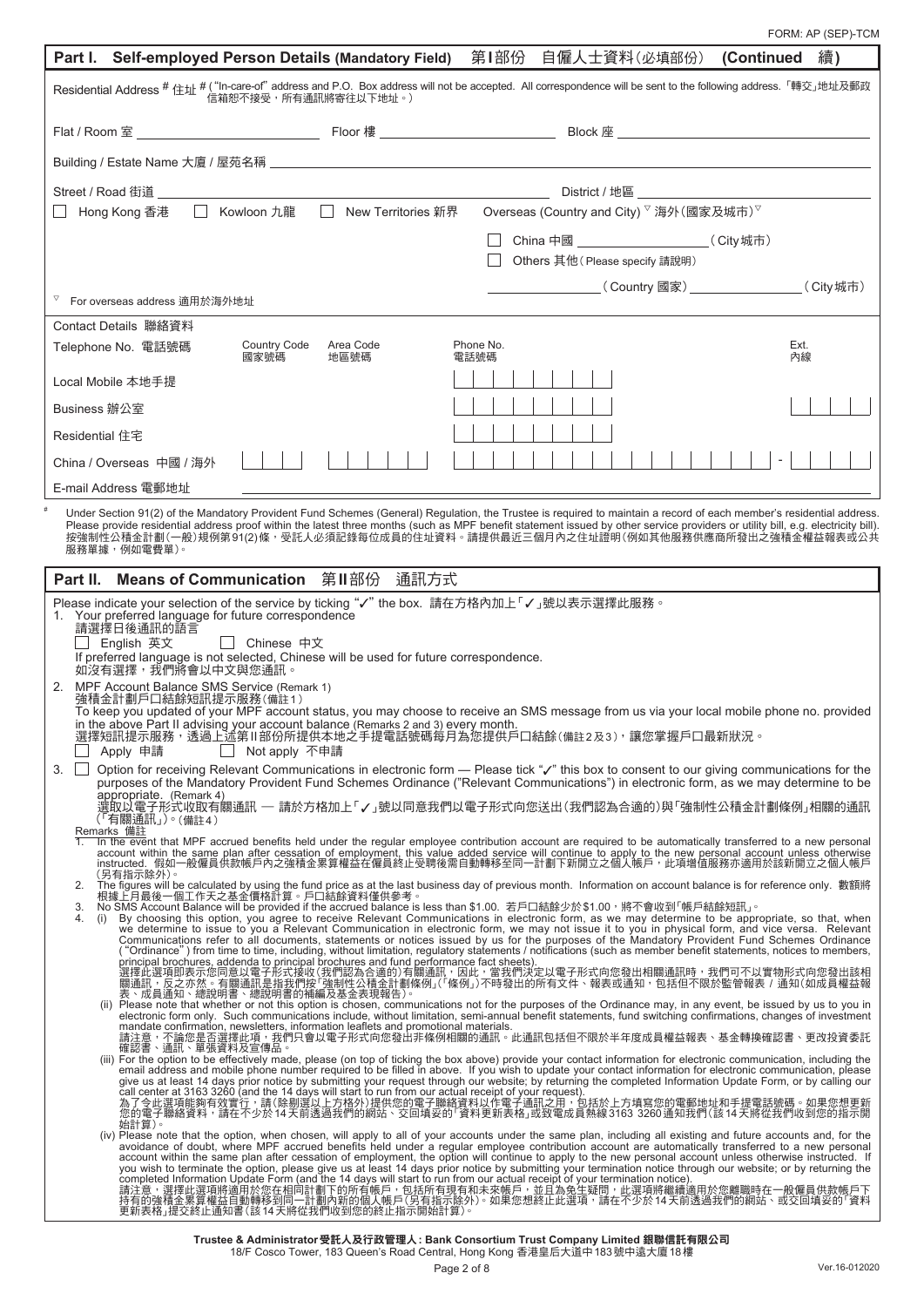| Part III. Relevant Income (Mandatory Field) 第III部份 有關入息(必填部份)                                                                                                                                                                                                                                                                        |  |  |  |  |
|--------------------------------------------------------------------------------------------------------------------------------------------------------------------------------------------------------------------------------------------------------------------------------------------------------------------------------------|--|--|--|--|
| I confirm, on the basis of the Important Notes below, that my <b>annual</b> relevant income for the payment of mandatory contributions to the<br>AMTD MPF Scheme for the financial period of the Participating Plan Commencement Date is, as the case may be, declared or taken to be                                                |  |  |  |  |
| 本人現根據下述「重要提示」確認,於參與計劃開始日期之財政年度,本人就上述AMTD 強積金計劃之選繳付強制性供款的 <b>全年</b> 有關入息,視乎情況而                                                                                                                                                                                                                                                        |  |  |  |  |
| 定,現申報或採納為<br>_ 港元,並確認將根據此數額作出強制性供款。                                                                                                                                                                                                                                                                                                  |  |  |  |  |
| My contribution to the Plan for the current financial period is on:<br>本人就現財政年度之有關供款基準為:                                                                                                                                                                                                                                             |  |  |  |  |
| Monthly basis (Calendar month) 按月供款(曆月)<br>$\Box$                                                                                                                                                                                                                                                                                    |  |  |  |  |
| The contributions will be paid by the end of each month.  供款將於每月最後一天或之前繳付 。                                                                                                                                                                                                                                                          |  |  |  |  |
| □ Yearly basis 按年供款                                                                                                                                                                                                                                                                                                                  |  |  |  |  |
| The contributions will be paid by 30 June of each year. 供款將於每年6月30日或之前繳付。                                                                                                                                                                                                                                                            |  |  |  |  |
| Important Notes 重要提示                                                                                                                                                                                                                                                                                                                 |  |  |  |  |
| 1. Your relevant income for the purposes of calculating mandatory contributions should be based on the assessable profits stated on your most<br>recent Notice of Assessment issued by the Commissioner of Inland Revenue within the past 24 months.<br>您應根據稅務局於過去24個月內發出的最近期評稅通知書上所述的應評稅利潤作為計算您的強制性供款的有關入息。                         |  |  |  |  |
| 2. If you do not have the Notice of Assessment as stated above, you may report your relevant income according to one of the following where                                                                                                                                                                                          |  |  |  |  |
| applicable:<br>如您沒有上述評稅通知書,可根據下列其中一項(如適用)填報您的有關入息:                                                                                                                                                                                                                                                                                   |  |  |  |  |
| (i) If your most recent Notice of Assessment was issued more than 24 months ago, or you have objected to or appealed against your most                                                                                                                                                                                               |  |  |  |  |
| recent Notice of Assessment, you may declare your relevant income as equivalent to your assessable profits for the preceding year<br>calculated in accordance with the Inland Revenue Ordinance.                                                                                                                                     |  |  |  |  |
| 如您的最近期評稅通知書乃24 個月前發出,或您反對最近期的評稅通知書,或已就最近期的評稅通知書提出上訴,您可以聲明您的有關入息                                                                                                                                                                                                                                                                      |  |  |  |  |
| 相等於上一個課稅年度根據稅務條例計算的應評稅利潤。                                                                                                                                                                                                                                                                                                            |  |  |  |  |
| (ii) If you do not have any evidence of relevant income, e.g. your business is newly established, your annual relevant income may be taken to be<br>equivalent to the basic allowance that is currently effective under the Inland Revenue Ordinance.                                                                                |  |  |  |  |
| 如您沒有任何有關入息證明,例如您的業務於最近才成立,您的全年有關入息可被視為相等於在「稅務條例」下的現行基本免稅額。                                                                                                                                                                                                                                                                           |  |  |  |  |
| 3. If your circumstances do not enable the application of either (1) or (2) above, your relevant income may be taken to be equivalent to the<br>maximum level of relevant income, i.e. HK\$360,000 per year. (From 1 June 2014, the maximum level of relevant income has been adjusted from<br>HK\$300,000 to HK\$360,000 per year.) |  |  |  |  |
| 若上述(1)或(2)不適用於您的情況,您的有關入息可被視為相等於最高有關入息水平,即每年360,000港元。(由2014年6月1日起,最高有關入<br>息水平已由每年300,000 港元調整至360,000 港元。)                                                                                                                                                                                                                         |  |  |  |  |
| If your relevant income is above the maximum level of relevant income of HK\$360,000 per year (from 1 June 2014, the maximum level of<br>4.<br>relevant income has been adjusted from HK\$300,000 to HK\$360,000 per year), your relevant income may be taken to be equivalent to this<br>maximum level.                             |  |  |  |  |
| 如您的有關入息高於每年360,000港元之最高有關入息水平(由2014年6月1日起,最高有關入息水平已由每年300,000港元調整至360,000港<br>元),您的有關入息可被視為相等於該最高水平。                                                                                                                                                                                                                                 |  |  |  |  |
| 5. If your business(es) sustain(s) a loss which is calculated in accordance with Part IV of the Inland Revenue Ordinance (Cap.112), please provide<br>a Statement of Loss that covers the latest complete financial period of your business(es) as evidence.<br>若按照《税務條例》(第112章)第IV部份計算,您的業務蒙受虧損,請提供您的業務最近財政期的虧損額計算表作為證據。            |  |  |  |  |
|                                                                                                                                                                                                                                                                                                                                      |  |  |  |  |
| 第Ⅳ部份<br>Part IV. Voluntary Contribution (If Any)<br>自願性供款(如有)                                                                                                                                                                                                                                                                        |  |  |  |  |
| My Voluntary Contribution will be determined as follows: 本人之自願性供款基準如下:                                                                                                                                                                                                                                                               |  |  |  |  |
| 6 % of my MPF Relevant Income                                                                                                                                                                                                                                                                                                        |  |  |  |  |
| 本人強積金有關入息之 ______________%                                                                                                                                                                                                                                                                                                           |  |  |  |  |
|                                                                                                                                                                                                                                                                                                                                      |  |  |  |  |
| 每月 / 年**                                                                                                                                                                                                                                                                                                                             |  |  |  |  |
| Delete as appropriate 請刪去不適用者<br>**                                                                                                                                                                                                                                                                                                  |  |  |  |  |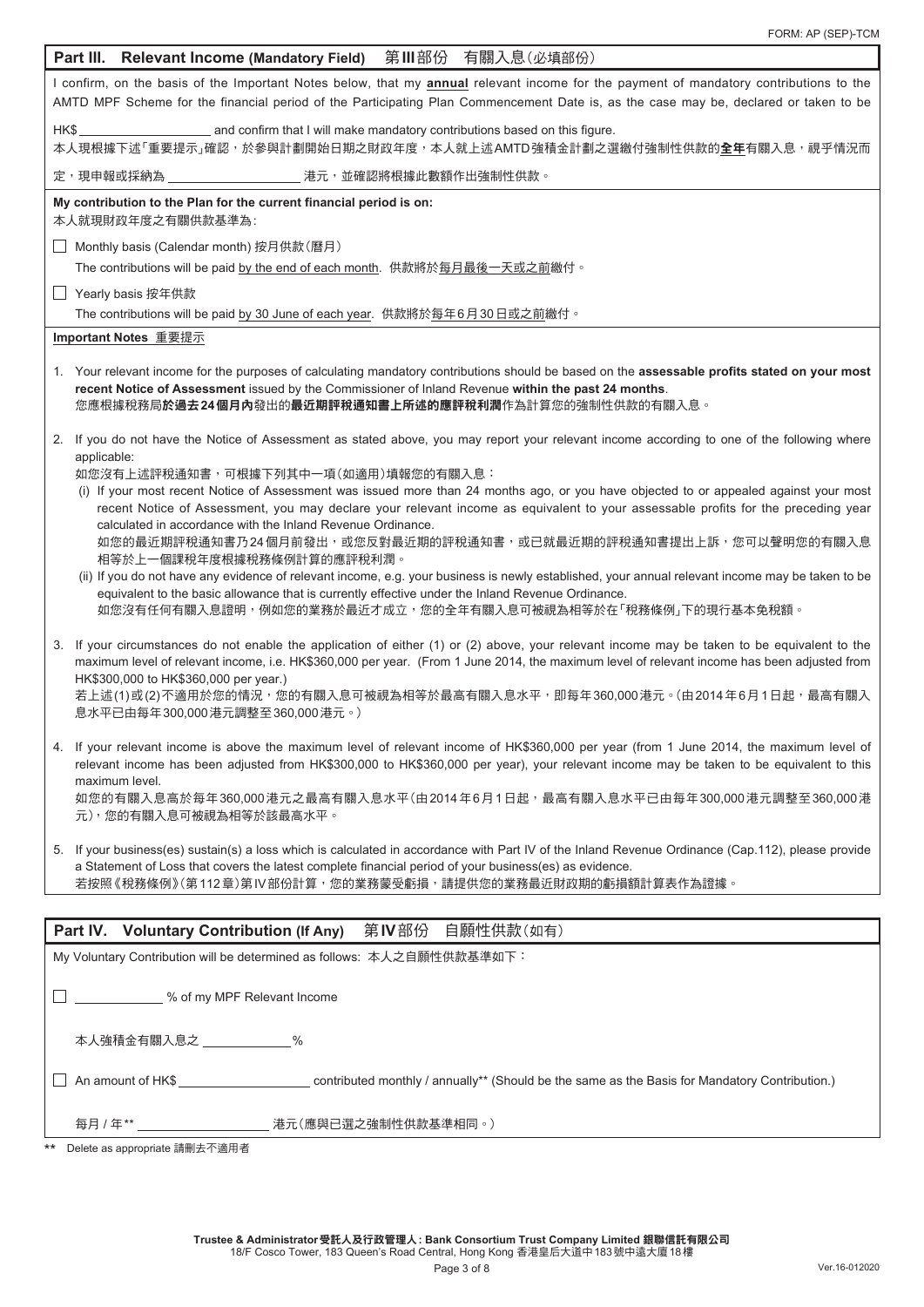### **Part V. Indicate Your Investment Mandate (Remarks 1 & 2)** 第**V**部份 設定您的投資委託指示(備註**1**及**2**)

### **Important Note** 重要提示

**Please indicate your investment mandate for the Mandatory Contribution Account and Voluntary Contribution Account in the column provided below. If you do not wish to choose an investment option, you do not have to do so, but if no investment mandate is specified in the column, or if what is specified is not a valid investment mandate (or is regarded to be not as a valid investment mandate), all future contributions or transfer-in asset to the respective account will be 100% invested into the Default Investment Strategy ("DIS"). The DIS is not a fund; it is a strategy that uses two funds (i.e. AMTD Invesco Core Accumulation Fund and AMTD Invesco Age 65 Plus Fund) to manage investment risk exposure by automatically reducing the exposure to higher risk assets and correspondingly increasing the exposure to lower risk assets as you approach your retirement age. In general, the de-risking of investment in DIS will be automatically carried out each year on your birthday, when you are at the age from 50 to 64. For details, you may refer to the information on DIS at www.amtdgroup.com. For your fund choice combination, you are free to choose to invest into the DIS and / or one or more constituent funds from the list below (including**  AMTD Invesco Core Accumulation Fund and AMTD Invesco Age 65 Plus Fund as standalone investments). 請於下列欄位清楚填寫您的「強制性 供款戶口及自願性供款戶口」之投資委託指示,若您不願意提供投資選擇,您可選擇不提供,但如您就個別戶口沒有填上投資委託指示,或若其指定的指 示並非有效的投資委託(或被視作並不是有效的投資委託),該戶口日後的所有供款或轉入資產,將**100%**投資於預設投資策略(「預設投資」)。預設投資 並不是一個投資基金;而是一個透過利用兩個投資基金(即**AMTD**景順核心累積基金及**AMTD**景順**65**歲後基金)去管理投資風險的策略。它會在您接近 退休年齡前自動減持高風險的資產及增持低風險的資產。預設投資的降低投資風險安排一般會在您50至64歲間,每年的生日當天執行。詳情可參照於 **www.amtdgroup.com**的預設投資資訊。於您的基金選擇組合內,您可自由選擇投資於預設投資及 **/** 或下列一個或多個成份基金(包括作為單獨投資的 **AMTD**景順核心累積基金及**AMTD**景順**65**歲後基金)。

| Investment Mandate 投資委託 |                                                                                                                                                      | <b>Mandatory Contribution Account and</b><br><b>Voluntary Contribution Account</b><br>(including all mandatory / voluntary contributions,<br>transfer-in assets and ORSO transfer-in assets)<br>強制性供款戶口及自願性供款戶口<br>(包括所有強制性 / 自願性供款、轉入資產及職業退休金計劃資產)<br>Investment Allocation Percentage 投資配置百分比 (%) |  |
|-------------------------|------------------------------------------------------------------------------------------------------------------------------------------------------|-----------------------------------------------------------------------------------------------------------------------------------------------------------------------------------------------------------------------------------------------------------------------------------------------------|--|
|                         |                                                                                                                                                      | (Must be an integer and all percentages for each account<br>should add up to 100% in total 必須為整數及每個戶口的百分比的<br>總和必須為100%) (Remark 2 備註2)                                                                                                                                                             |  |
| <b>DIS</b>              | Default Investment Strategy<br>預設投資策略                                                                                                                |                                                                                                                                                                                                                                                                                                     |  |
| <b>AICF</b>             | <b>AMTD Invesco MPF Conservative Fund</b><br>AMTD 景順強積金保守基金                                                                                          |                                                                                                                                                                                                                                                                                                     |  |
| <b>AIGB</b>             | AMTD Invesco Global Bond Fund<br>AMTD 景順環球債券基金                                                                                                       |                                                                                                                                                                                                                                                                                                     |  |
| <b>AIAF</b>             | AMTD Invesco Asia Fund<br>AMTD 景順亞洲基金                                                                                                                |                                                                                                                                                                                                                                                                                                     |  |
| <b>AIEF</b>             | <b>AMTD Invesco Europe Fund</b><br>AMTD景順歐洲基金                                                                                                        |                                                                                                                                                                                                                                                                                                     |  |
| <b>AIHK</b>             | AMTD Invesco Hong Kong and China Fund<br>AMTD 景順香港中國基金                                                                                               |                                                                                                                                                                                                                                                                                                     |  |
| AI18                    | AMTD Invesco Target Retirement Now Fund<br>(Previously known as AMTD Invesco Target 2018 Retirement Fund)<br>AMTD 景順目標現在退休基金<br>(前稱AMTD景順目標2018退休基金) |                                                                                                                                                                                                                                                                                                     |  |
| AI28                    | AMTD Invesco Target 2028 Retirement Fund<br>AMTD 景順目標 2028 退休基金                                                                                      |                                                                                                                                                                                                                                                                                                     |  |
| AI38                    | AMTD Invesco Target 2038 Retirement Fund<br>AMTD 景順目標 2038 退休基金                                                                                      |                                                                                                                                                                                                                                                                                                     |  |
| AI48                    | AMTD Invesco Target 2048 Retirement Fund<br>AMTD 景順目標 2048 退休基金                                                                                      |                                                                                                                                                                                                                                                                                                     |  |
| <b>ARDA</b>             | AMTD Allianz Choice Dynamic Allocation Fund<br>AMTD 安聯精選靈活資產基金                                                                                       |                                                                                                                                                                                                                                                                                                     |  |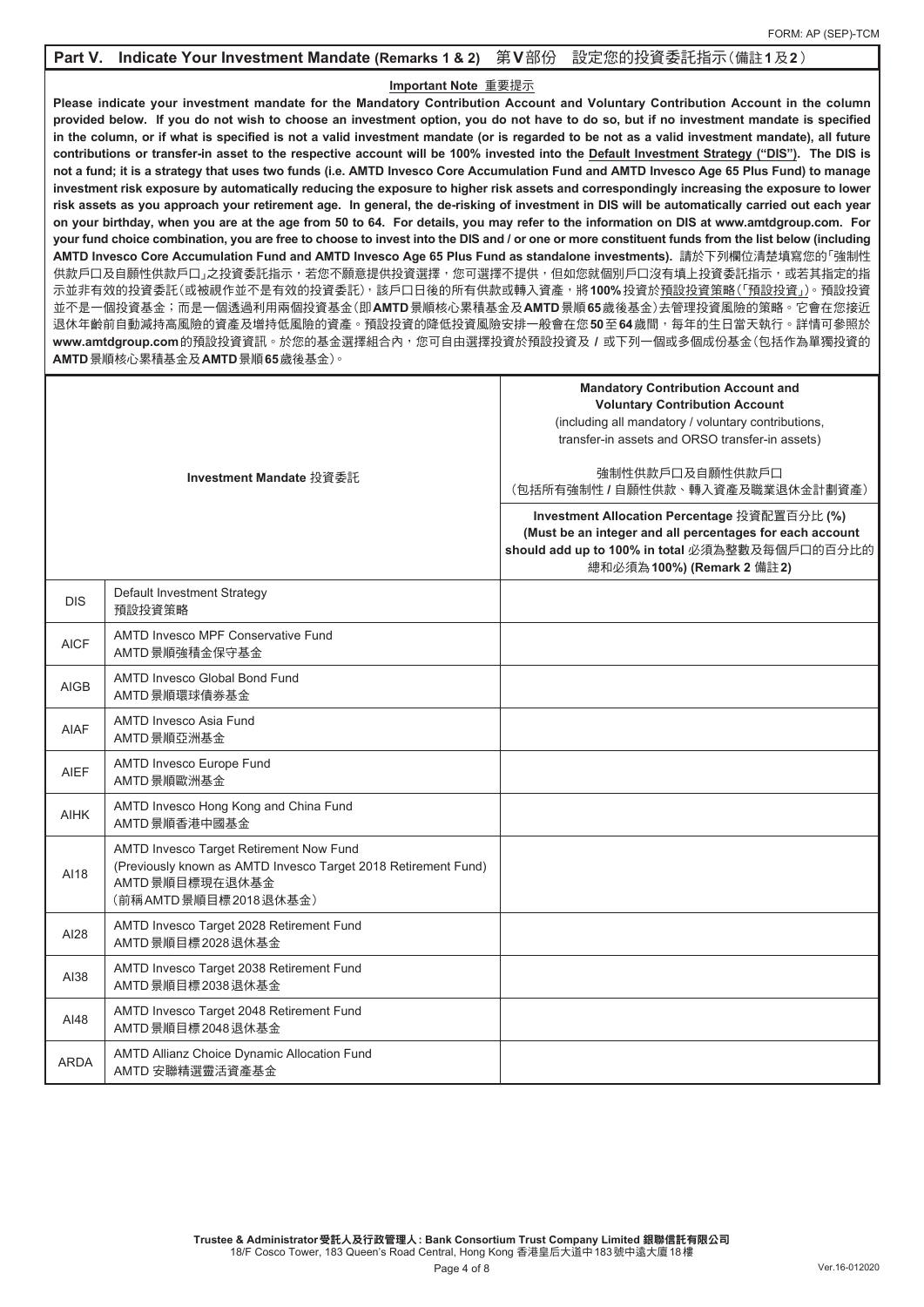| Part V. Indicate Your Investment Mandate (Remarks 1 & 2)<br>設定您的投資委託指示(備註1及2) (Continued<br>第V部份<br>繪)                                                                                                                                                                                                                                                                                                   |                                                                                                                |                                                                                                                                                                                                                                                     |  |  |
|----------------------------------------------------------------------------------------------------------------------------------------------------------------------------------------------------------------------------------------------------------------------------------------------------------------------------------------------------------------------------------------------------------|----------------------------------------------------------------------------------------------------------------|-----------------------------------------------------------------------------------------------------------------------------------------------------------------------------------------------------------------------------------------------------|--|--|
| Investment Mandate 投資委託                                                                                                                                                                                                                                                                                                                                                                                  |                                                                                                                | <b>Mandatory Contribution Account and</b><br><b>Voluntary Contribution Account</b><br>(including all mandatory / voluntary contributions,<br>transfer-in assets and ORSO transfer-in assets)<br>強制性供款戶口及自願性供款戶口<br>(包括所有強制性 / 自願性供款、轉入資產及職業退休金計劃資產) |  |  |
|                                                                                                                                                                                                                                                                                                                                                                                                          |                                                                                                                | Investment Allocation Percentage 投資配置百分比 (%)<br>(Must be an integer and all percentages for each account<br>should add up to 100% in total 必須為整數及每個戶口的百分比的<br>總和必須為 100%) (Remark 2 備註 2)                                                           |  |  |
| <b>ARCS</b>                                                                                                                                                                                                                                                                                                                                                                                              | AMTD Allianz Choice Capital Stable Fund<br>AMTD 安聯精選穩定資本基金                                                     |                                                                                                                                                                                                                                                     |  |  |
| <b>ARSG</b>                                                                                                                                                                                                                                                                                                                                                                                              | <b>AMTD Allianz Choice Stable Growth Fund</b><br>AMTD 安聯精選穩定增長基金                                               |                                                                                                                                                                                                                                                     |  |  |
| <b>ARBF</b>                                                                                                                                                                                                                                                                                                                                                                                              | <b>AMTD Allianz Choice Balanced Fund</b><br>AMTD 安聯精選均衡基金                                                      |                                                                                                                                                                                                                                                     |  |  |
| <b>ARGF</b>                                                                                                                                                                                                                                                                                                                                                                                              | <b>AMTD Allianz Choice Growth Fund</b><br>AMTD 安聯精選增長基金                                                        |                                                                                                                                                                                                                                                     |  |  |
| <b>ACAF</b>                                                                                                                                                                                                                                                                                                                                                                                              | <b>AMTD Invesco Core Accumulation Fund</b><br>(No automatic de-risking features)<br>AMTD景順核心累積基金(沒有自動降低投資風險特性) |                                                                                                                                                                                                                                                     |  |  |
| AA65                                                                                                                                                                                                                                                                                                                                                                                                     | AMTD Invesco Age 65 Plus Fund (No automatic de-risking features)<br>AMTD 景順65 歲後基金 (沒有自動降低投資風險特性)              |                                                                                                                                                                                                                                                     |  |  |
|                                                                                                                                                                                                                                                                                                                                                                                                          | <b>Total 總和</b>                                                                                                | 100%                                                                                                                                                                                                                                                |  |  |
| Remarks 備註<br>The investment mandate indicated above do not apply to the MPF asset transferred within the same scheme. If the MPF asset transfer-in is from<br>1.<br>another account under AMTD MPF Scheme (i.e. transfer within the same scheme), the fund allocation (i.e. units under respective funds) of such<br>asset will remain unchanged until fund switching instruction is received from you. |                                                                                                                |                                                                                                                                                                                                                                                     |  |  |

asset will remain unchanged until fund switching instruction is received from you. 以上設定之投資委託指示不適用於同一計劃內的強積金資產轉移。若強積金資產是由AMTD強積金計劃的另一個帳戶轉入(即屬同一計劃內作出轉 移),該筆資產的基金分布(即各基金單位)將維持不變,直至您另行作出基金轉換指示為止。

2. A valid Investment Mandate for Mandatory Contribution Account and Voluntary Contribution Account must be such that (a) each Investment Allocation Percentage is specified as an integer, i.e. a whole number, of at least 1%, and (b) all of the Investment Allocation Percentages add up to 100% in total. If an Investment Mandate does not comply with such requirements including, but not limited to cases where any Investment Allocation Percentage is specified not as an integer of at least 1% or all of the Investment Allocation Percentages add up to more than 100% in total, the Investment Mandate will be regarded as invalid. Where what has been specified is regarded as an invalid investment mandate, all future contributions or transfer-in asset to the respective account will be 100% invested into the DIS. If all of the Investment Allocation Percentages add up to less than 100% in total, you would be regarded as not having given a valid Investment Mandate in respect of the shortfall, and the contributions / assets corresponding to such shortfall will be invested into the DIS. 強制性供款戶口及自願性供款戶口的有效投資委託必須為(a)每個投資配置的百分比須以至少1%的整數(即完整的數目)表示,及(b)全部投資配置 的百分比總和等於100%。若投資委託並未符合上述要求,包括但不限於任何投資配置的百分比並不是至少1%的整數或全部投資配置的百分比總 。<br>和超過100%,則該投資委託將被視作無效。若指定的投資委託被視作為並非有效的投資委託,該戶口日後的所有供款或轉入資產,將100%投資 於預設投資。若全部投資配置的百分比總和少於100%,您將被視作未就差額部份作出有效的投資委託,相當於差額部份的供款 / 資產將被投資到 預設投資。

### **Part VI. For Industry Classification** 第**VI**部份 行業分類 **Industry Classification** 行業分類 001 Catering 002 Building & Construction 飲食業 しょうかん しゅうしょう しゅうしょう かいしょう 建造業 003 Manufacturing / Factories / Engineering 004 Finance / Insurance / Business Services 製造業 / 工廠 / 工程 金融 / 保險 / 商用服務業 005 Real Estate / Property Management / Cleaning 006 Entertainment / Retail / Personal Services / Media 地產業 / 物業管理 / 清潔 はいちゃく はんじゅん はんじゅん ちゅうしゃ はんじゅん ちゅうしょく ちゅうしょく はんじょう はんじょう 地産業 / 物業 / 専媒 この8 Wholesale / Import & Export Tr  $\Box$  008 Wholesale / Import & Export Trades **資訊科技 インディング おおおお インター エンジェット おおおおお おおおお おおおお おおおお おおおお おおおお 批發 / 出入口貿易** 009 Social Services / Education / Charities / 010 Transportation & Logistics Services Government Agencies 社會服務 / 教育 / 慈善 / 政府部門 □ 998 Others 其他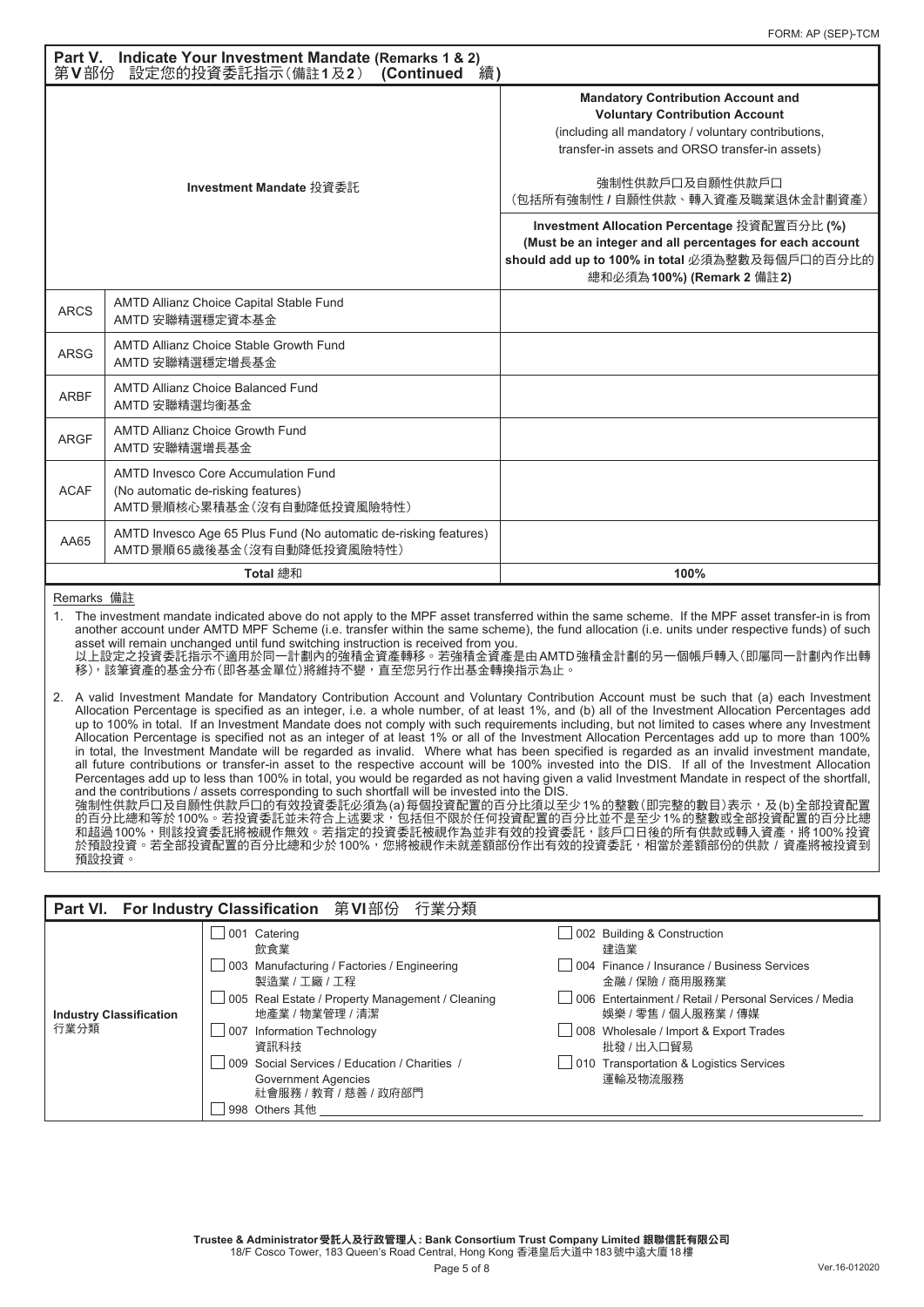## **Part VII. Tax Residency Self-Certification** 第**VII**部份 稅務居民身份自我證明

### **Important Notes** 重要提示**:**

This Part VII, together with other parts, sections and items of this form stated as such (including (a) those stated as such in Part I of this form and (b) the relevant parts, sections and items of Part IX below (including the relevant acknowledgment, undertaking and certification, and the signature section (and the warning underneath)), constitute the self-certification provided by you to Bank Consortium Trust Company Limited ("BCTC") for the purpose of Automatic Exchange of Financial Account Information ("AEOI") in compliance with tax law and regulations (including but not limited to the Inland Revenue Ordinance (Cap.112) and regulations based on the Organisation for Economic Co-operation and Development (OECD) Common Reporting Standard (CRS) for automatic exchange of information ("Self-Certification"). The data collected may be transmitted by BCTC to the Inland Revenue Department for transfer to the tax authority of another country / jurisdiction.

此第VII部份,與本表格內具有同樣闡述的其他部分、章節及項目(包括(a)本表格內第I部份裏及(b)以下第IX部份裏的具有同樣闡述的那些部分、 章節及項目(包括有關的確認、承諾及證明,及簽署的部分(和在其下的警告))將構成您向銀聯信託有限公司(「銀聯信託」)提供的自我證明的部 分,作為自動交換財務帳戶資料("AEOI")用途以遵守稅務法律及規例(包括但不限於《稅務條例》(第112章)和根據自動交換資料有關的經濟合作 與發展組織(OECD)《共同匯報標準》(CRS)的規則)(「自我證明」)。銀聯信託可把收集所得的資料交給稅務局,稅務局會將資料交到另一國家 / 司法 管轄區的稅務當局。

This Self-Certification will remain valid unless there is any change in circumstances relating to your status of tax residency. You must notify BCTC within 30 days if there is any change in circumstances that makes any of the information provided in the Self-Certification incorrect or incomplete and provide an updated Self-Certification.

除非您的稅務居民身份有任何改變,否則此自我證明將被視為有效。如情況有所改變,以致本自我證明所載的資料不正確或不完整,您必須在改變 後的30 天內通知銀聯信託有關的改變並提供最新的自我證明。

- BCTC MUST obtain the complete and valid tax residency self-certification for the setting up of member record. To avoid any delay in the setting up of member record and contribution settlement (if any), please read and complete all the appropriate parts of this form (particularly those stated as forming parts of the Self-Certification). 銀聯信託在開立成員帳戶前,<u>必須</u>取得完整及有效的稅務居民身份自我證明。為避免成員帳戶開立及供款處理(如有)有任何延誤,請細閱並完成所 有適用部分(尤其是那些將構成自我證明的部份)。
- All relevant identification / verification documentation for AEOI / CRS purposes should be provided to BCTC upon request. Failure to provide us with the information and other personal data as requested may result in your application / instruction not being able to be processed 銀聯信託有權要求您提供就AEOI / CRS 的目的所有相關的身份證明 / 驗證文件。如未能提供所需資料及其他個人資料,可能導致您的申請 / 指示 不獲處理。
- As a financial institution, BCTC is not allowed to give tax or legal advice. If you have any questions regarding your tax residency, please consult your tax adviser or visit the OECD and Inland Revenue Department's AEOI website at http://www.oecd.org/tax/automatic-exchange/crsimplementation-and-assistance/ and http://www.ird.gov.hk/eng/tax/dta\_aeoi.htm respectively, or simply scan the QR code, for more CRS and related information.

作為財務機構,銀聯信託不獲允許提供稅務或法律意見。若您對您的稅務居民身份存有任何疑問,請詢問專業稅務顧問或瀏覽OECD (http://www. oecd.org/tax/automatic-exchange/crs-implementation-and-assistance/)及稅務局(http://www.ird.gov.hk/chi/tax/dta\_aeoi.htm)有關AEOI的網頁, 或掃瞄此二維碼,以獲取更多CRS及相關資料。





**Jurisdiction of Residence and Taxpayer Identification Number or its Functional Equivalent**("**TIN**") 居留司法管轄區及稅務編號或具有等同功能的識辨編號(以下簡稱「稅務編號」)

Please list all countries / jurisdictions (including Hong Kong (where applicable)) where you are a resident for tax purposes and Taxpayer Identification Number or its Functional Equivalent (TIN) for each country / jurisdiction. If the space provided is insufficient, please provide it in the below format on additional sheet(s).

請在以下列明您作為稅務居民的所有國家 / 司法管轄區(包括香港(如適用)及相關的稅務編號或具有等同功能的識辨編號(稅務編號)。如下列位置不敷 應用,請按以下格式另加新頁。

| Country / Jurisdiction of Tax<br>Residency<br>稅務居民所在國家 / 司法管轄區 |  | TIN (Remark 1)<br>税務編號(備註1) | If no TIN is available, please indicate<br>Reason A, B or C below (Remark 2)<br>若未能提供稅務編號,請於下方填<br>上理由A、B或C(備註2) | Please explain why you are unable to obtain a TIN<br>if you have selected Reason B.<br>若您選擇理由B,請在下方解釋無法取得稅務編號<br>的原因。 |
|----------------------------------------------------------------|--|-----------------------------|------------------------------------------------------------------------------------------------------------------|-----------------------------------------------------------------------------------------------------------------------|
|                                                                |  |                             |                                                                                                                  |                                                                                                                       |
|                                                                |  |                             |                                                                                                                  |                                                                                                                       |
|                                                                |  |                             |                                                                                                                  |                                                                                                                       |
|                                                                |  |                             |                                                                                                                  |                                                                                                                       |
|                                                                |  |                             |                                                                                                                  |                                                                                                                       |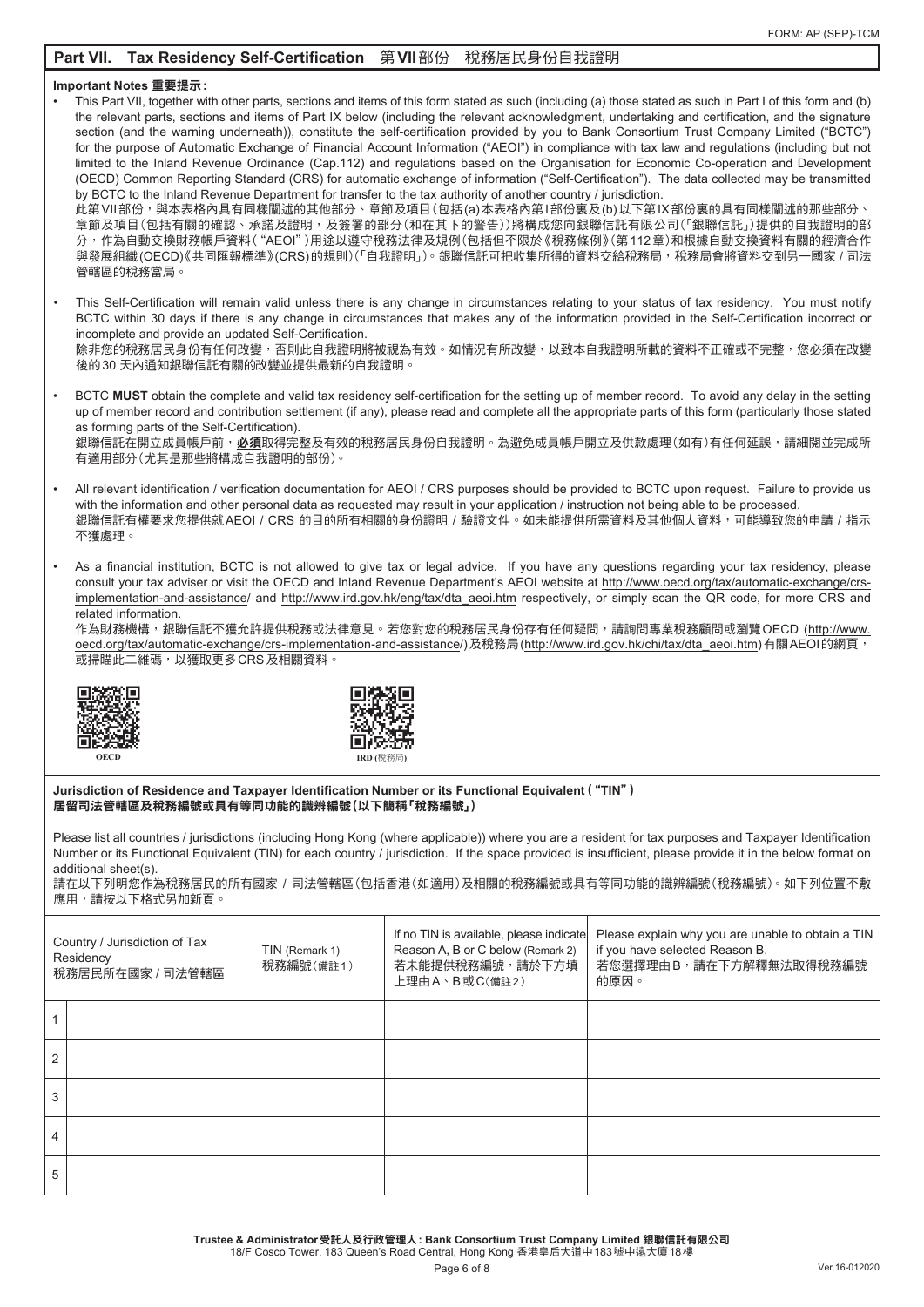|                                                                                                                                                                                                                                                                                                       | Part VII. Tax Residency Self-Certification 第VII部份 税務居民身份自我證明                                                                                                                                                                                                                                                                                                                                                                                                                                                                                                                                                                        |  |  | (Continued | 續) |  |
|-------------------------------------------------------------------------------------------------------------------------------------------------------------------------------------------------------------------------------------------------------------------------------------------------------|-------------------------------------------------------------------------------------------------------------------------------------------------------------------------------------------------------------------------------------------------------------------------------------------------------------------------------------------------------------------------------------------------------------------------------------------------------------------------------------------------------------------------------------------------------------------------------------------------------------------------------------|--|--|------------|----|--|
| Remarks 備註<br>1. If you are PRC Resident Identity Card holder, the TIN is the PRC Resident Identity Card Number.<br>若您是中華人民共和國居民身份證持有人,稅務編號為閣下中華人民共和國居民身份證號碼。<br>If the account holder is a tax resident of Hong Kong, the TIN is the Hong Kong Identity Card Number.<br>如帳戶持有人是香港稅務居民,稅務編號是其香港身份證號碼。 |                                                                                                                                                                                                                                                                                                                                                                                                                                                                                                                                                                                                                                     |  |  |            |    |  |
| be disclosed.)                                                                                                                                                                                                                                                                                        | 2. Reason A – The country / jurisdiction where the account holder is a resident for tax purposes does not issue TINs to its residents.<br>理由A – 帳戶持有人所屬的稅務居民的國家 / 司法管轄區沒有向其居民發出稅務編號。<br>Reason B – The account holder is unable to obtain a TIN. (Please explain why you are unable to obtain TIN in the above table if you have<br>selected this reason.)<br>理由B – 帳戶持有人無法獲得稅務編號。(若您選擇這理由,請在上表解釋您無法獲得稅務編號的原因。)<br>Reason C – No TIN is required. (Note: Only select this reason if the authorities of the relevant jurisdiction of residence do not require the TIN to<br>理由C–無需稅務編號。(註:只有在相關司法管轄區的主管機關不需要披露該司法管轄區發出的稅務編號方可選擇這理由。) |  |  |            |    |  |

# **Part VIII. Personal Information Collection Statement** 第**VIII**部份 收集個人資料聲明

The personal data provided by or in respect of Members and Participating Employers of the AMTD MPF Scheme (the "Scheme") (concerning application records and operational records and / or their dealing / transaction details records) will only be accessed and handled by properly authorised staff of Bank Consortium Trust Company Limited ("BCTC", the trustee of the Scheme), the sponsor of the Scheme (currently AMTD Global Markets Limited (formerly known as AMTD Asset Management Limited) ("AMTD")) and their properly authorised service providers, employees, officers, directors and agents, and auditors of the Scheme, and may be used, disclosed and / or transferred (whether in or outside Hong Kong) to such persons as BCTC or any of its service providers may consider necessary, including governmental authorities and regulators, for any of the following purposes: (i) exercising or performing the functions conferred or imposed by or under or for the purposes of the Mandatory Provident Fund Schemes Ordinance ("Ordinance"); (ii) providing services in respect of Mandatory Provident Fund and the Scheme including the processing, administering, managing, and analysing of their, as the case may be, contributions, accrued benefits and portfolios and direct marketing of Mandatory Provident Fund services; (iii) improving the provision of Mandatory Provident Fund services by BCTC to customers generally (including the facilitation of the provision of Mandatory Provident Fund services to enable the customers of BCTC generally to access Mandatory Provident Fund (or other) account details, for example, through the internet or other means); (iv) compliance with applicable laws and regulations, and court order and / or (v) any other purposes for the exercise or performance of the above mentioned functions. If there is any change in the information provided, BCTC should be notified as soon as practicable. Failure to provide the information requested may result in BCTC being unable to process the instructions. All such information may be retained after Members and Participating Employers ceased to participate in the Scheme.

Members and Participating Employers have a right, without any charge, to request access to and correction of any personal data or to request that personal data about them not be used for direct marketing purposes. Requests can be made in writing to the Data Protection Officer at BCTC, 18/F Cosco Tower, 183 Queen's Road Central, Hong Kong. Under the Personal Data (Privacy) Ordinance, Members and Participating Employers have the right to obtain a copy of information held about Members and Participating Employers and for which the Members and Participating Employers may be charged a fee.

由AMTD強積金計劃(「本計劃」)的成員及參與僱主所提供或相關之個人資料(有關申請及運作記錄)及 / 或他們的買賣 / 交易細節記錄僅供銀聯信託有限 公司(「銀聯信託」,本計劃之受託人)、本計劃之保薦人(現為尚乘環球市場有限公司(前稱尚乘資產管理有限公司)(「尚乘」))及它們正式授權之服務供應 商、僱員、主任、董事及代理及本計劃之核數師使用及處理,及在銀聯信託或其任何服務供應商認為有需要時,或會被使用、披露及 / 或轉移(在香港 境內或境外)予個別人士,包括政府機關及監管機構作以下列任何之目的:(一)行使或執行強制性公積金計劃條例(「條例」)下所授予或施加之職能或根 ·據該條例的目的而行使或執行職能;(二)提供強制性公積金及本計劃的服務包括處理、掌管、管理及分析供款、累算權益及投資組合,視乎情況而定, 及直銷強制性公積金服務;(三)改善銀聯信託提供予客戶一般之強制性公積金服務(包括協助提供強制性公積金服務以令銀聯信託之客戶可經例如互聯 網或其他途徑處理強制性公積金(或其他)戶口資料);(四)遵守適用之法律及規例及法院命令及 / 或(五)任何以行使或執行上述職能作目的之用途。如 所提供資料有所變更,應在可行的情況下儘快通知銀聯信託。未能提供所需資料可能導致銀聯信託不能處理有關指示。於成員及參與僱主停止參與本 計劃後,受託人仍可保留上述所有資料。

成員及參與僱主在不設收費下有權要求查閱或更改任何個人資料或要求個人資料不被用作直銷之用。可以書面聯絡銀聯信託之資料保護主任,香港皇 后大道中183號中遠大廈18樓。根據個人資料(私隱)條例,成員及參與僱主有權在支付費用的情况下,索取一份有關成員及參與僱主的資料副本。